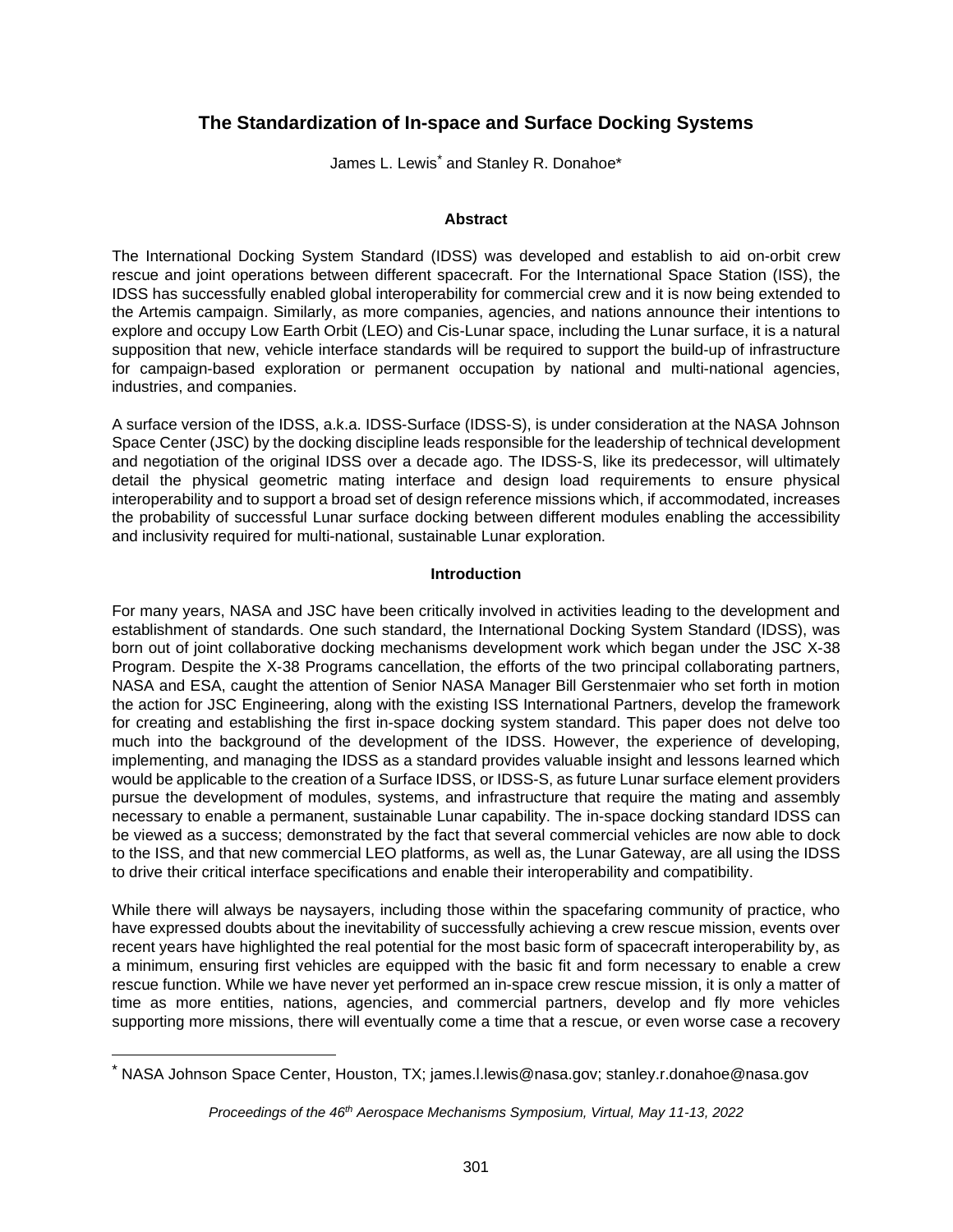mission, could be attempted to aid the distressed. To accentuate this point it wasn't that long ago during the inaugural unmanned demo flight of the Boeing Starliner crew transport vehicle, the unmanned craft failed to make orbit and according to published accounts very nearly reached the point where it could not reenter either. Had this vehicle been crewed and outfitted with a fully compliant IDSS interface, it is conceivable that a second vehicle, similarly outfitted could have been launched to rendezvous and provide whatever assistance could have been delivered. Harkening back to the ill-fated Columbia mission, it could be possible that at some point in the not too distant future that had a prepositioned rescue vehicle could provide agencies more options when dealing with critical situations. The primary lesson here is that with the proper planning and implementation, in the future it will be more possible that aid can delivered in time to impact mission outcomes, or to simply aid in recovery. This lesson has not been lost on the submariners community as there are also interface and operations standards in place to aid in rescue and recovery globally even for aiding those who are traditionally not our ally. A simple internet search on the acronym ISMERLO will lead you to information highlighting an highly analogous, world-wide, ocean-based emergency rescue capability and community of practice.

Beyond basic crew rescue interoperability, there is a larger level of interoperability which entails both preplanned as well as impromptu mission planning yielding permanent, semi-permanent, or temporary element-to-element docking with prescribed resource transfer connectivity for the sharing of things like fluids, power, and data. As activities for exploration, colonization, and occupation of the Lunar surface by an ever-growing list of participants increases, it seems practical to begin the dialog concerning the continued development of standard interfaces and operations enabling both nominal and off nominal capabilities.

# History and Evolution of the IDSS

As mentioned earlier the IDSS evolved out of the interaction between NASA and ESA while pursuing the development of docking mechanism for the X-38 Vehicle. However, the real roots of international docking go further back to the 1970's during the Apollo Soyuz Test Program (ASTP), where the United States (US) and Russia demonstrated that it was possible with the right interface design and requirements for two independent developers to design, test, and execute in-space docking of two vehicles from different sources (Figure 1). A key point worth highlighting is that prior to the ASTP, in-space docking mechanisms were of designs which relied on prescriptive male and female geometry (e.g., probe/cone), meaning that mating pairs of vehicles always had to have the right combination of geometry to achieve docking. In as much as ASTP was geopolitical historical event between the two cold war powers, it also showcased that a more universal geometric interface arrangement demonstrating equality was possible by the selection of a 3-petal androgynous interface. The benefit of an androgynous docking interface layout is it bypasses the physical limitation of always having to have the correct pair of docking interface geometry.



*Figure 1. A 1973 artist's conception of the docking of the two spacecraft using 3-petal androgynous interface (source http://spaceflight.nasa.gov/gallery/images/apollo-soyuz/apollo-soyuz/html/s73- 02395.html)*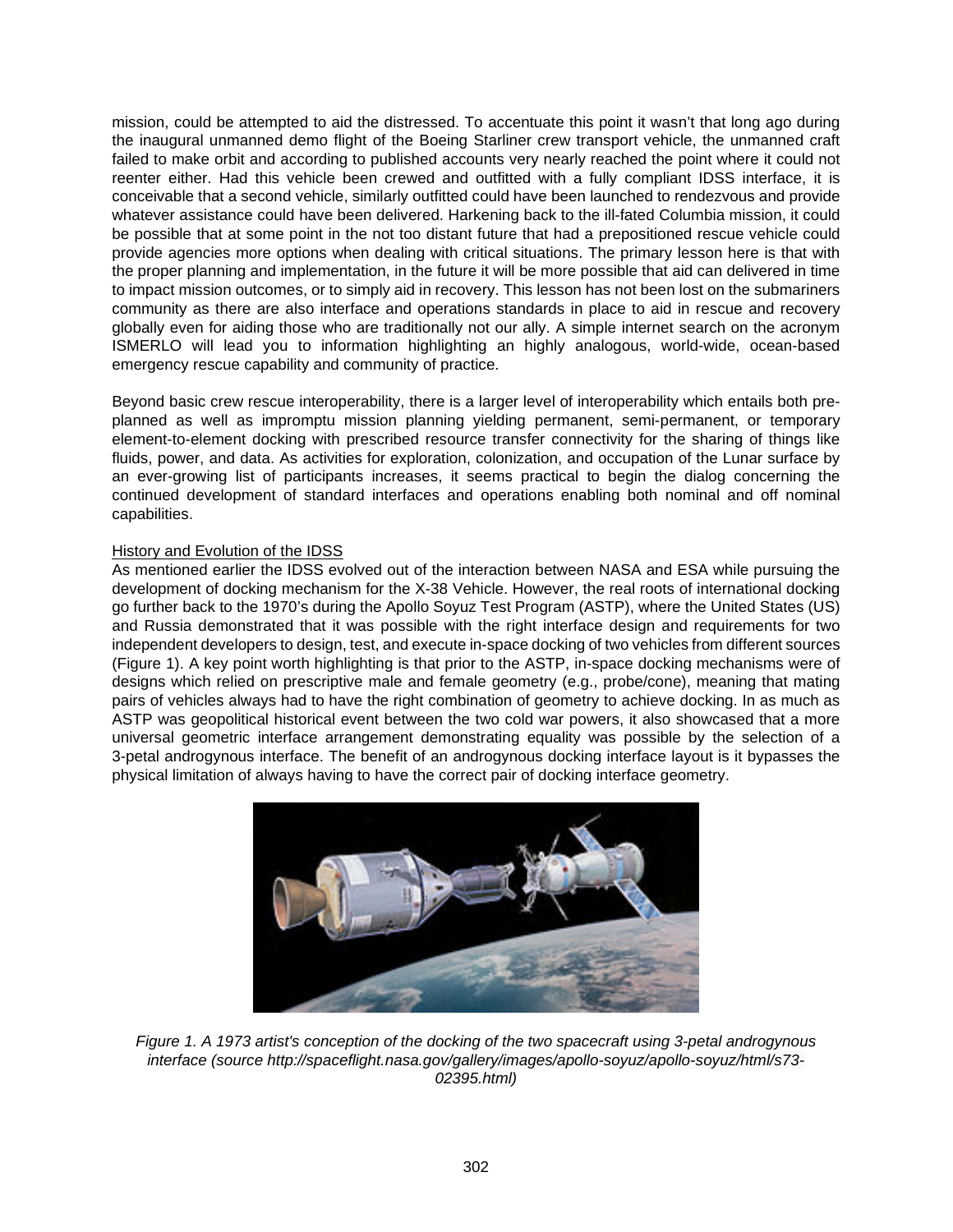Fast forwarding through the 1980's, 1990's and into the 2000's, both the U.S. and Russia had retained the androgynous geometric interface layout in docking systems developed or in development. For the Russians, who had gotten farther along in their development than the U.S., they had already certified their androgynous docking system - Androgynous Peripheral Assembly System (APAS). So when the call to action came to develop the first international docking standard, the basic groundwork for true docking interoperability had already been set in motion decades earlier. The real challenge at that point was to establish a basic detailed design specification and the critical dimensions necessary to base the standard interface definition on. While recent NASA efforts in the development of new docking system used modern technology, it was ultimately decided that the IDSS be based on the NASA ISS-Shuttle docking system which had been procured from Russia and used for the Shuttle-Mir Program. Having a flight-proven, certified, design made selecting a design baseline easier for NASA Managers. While the APAS was chosen, there have been slight tweaks made to improve the IDSS design over the last decade to address changes needed to accommodate an expanding set of missions and environments, although the basic core design of the standard has not changed. Likely the biggest overall change from the original APAS design was a recent change to require recessing the power resource umbilical/connector below the mating sealing interface plane; which will be discussed more in a section below.

### Basic Geometry and Keep Out Zones

While the term androgyny is used to describe the actual geometric arrangement of the interfacing features, in terms of physical implementation this means a circular docking ring with 3 equally spaced guide petals as depicted in Figure 2. During initial docking contact, in what is generally referred to as "docking soft capture", two 3-petal ring interfaces are guided into alignment with each other. Each petal on one ring is guided between the edges of two petals on the opposing ring very effectively provides a means of guiding the two 3-petal interfaces from a completely unconstrained state to a precisely aligned, fully constrained state. At the point of maximum meshing a trip latch similar to a simple door latch is used to hold the two rings together.

Given human spacecraft are typically larger in volume with significant masses, it is difficult to precisely control them in-space primarily due the precision and magnitude of thruster control authority coupled with real-time knowledge and accuracy of relative position and state vectors. To overcome this, the standard IDSS mechanism design requires one of the two 3-petal soft capture rings to be mounted on a 6 degreeof-freedom mechanism which when extended enables capture ring orientation compliance for matching the orientation of the second mating guide ring; as well as providing "stroke for attenuation" when fully meshed after capture. After this compliant "soft capture system" achieves soft capture and motion is attenuated, the active ring is fully retracted into final alignment bringing the two docking structural and sealing interface together, which is called "hard latching". Hard latching nominally involves inserting large diameter close tolerance "guide pins" which provide both the final precise positioning required for the high strength hook latching as well as an interface shear load reacting feature. The action of fully latching and preloading these two structural interfaces compresses the docking seals which are required for pressurization of the vestibule/passageway to enable crew and logistics transfer after hatch opening. These high-strength latch hooks and the docking tunnel are designed to hold the two docking interfaces together and resist the forces trying to separate them (e.g., internal cabin pressure or any external loads applied be either of the two mated vehicles result from thruster firing or from internal disturbance like crew exercise).

Since docking results in a finally controlled and aligned state, it enables locating very precisely secondary docking interfaces; such as resource transfer connectors or umbilicals which can be used to share power, data, and fluid resources between spacecraft. The IDSS IDD prescribes keep out zones around the circular docking interface like the numbers arranged around the edge of a clock face to further aid with docking resource standardization. While there is currently not much in the way of standardization of the "connectors" themselves between the various existing NASA Programs, by specifying and controlling the keep out zones, mission planners are able to use these zones for mating of connectors and transferring of resources across a mated interface meeting the specifications of their specific Program needs. Although, today there is little commonality of resource transfer technology across the industry, as the industry grows it is expected that further standardization will occur over time. Until this occurs, the IDSS IDD implementation will use the keep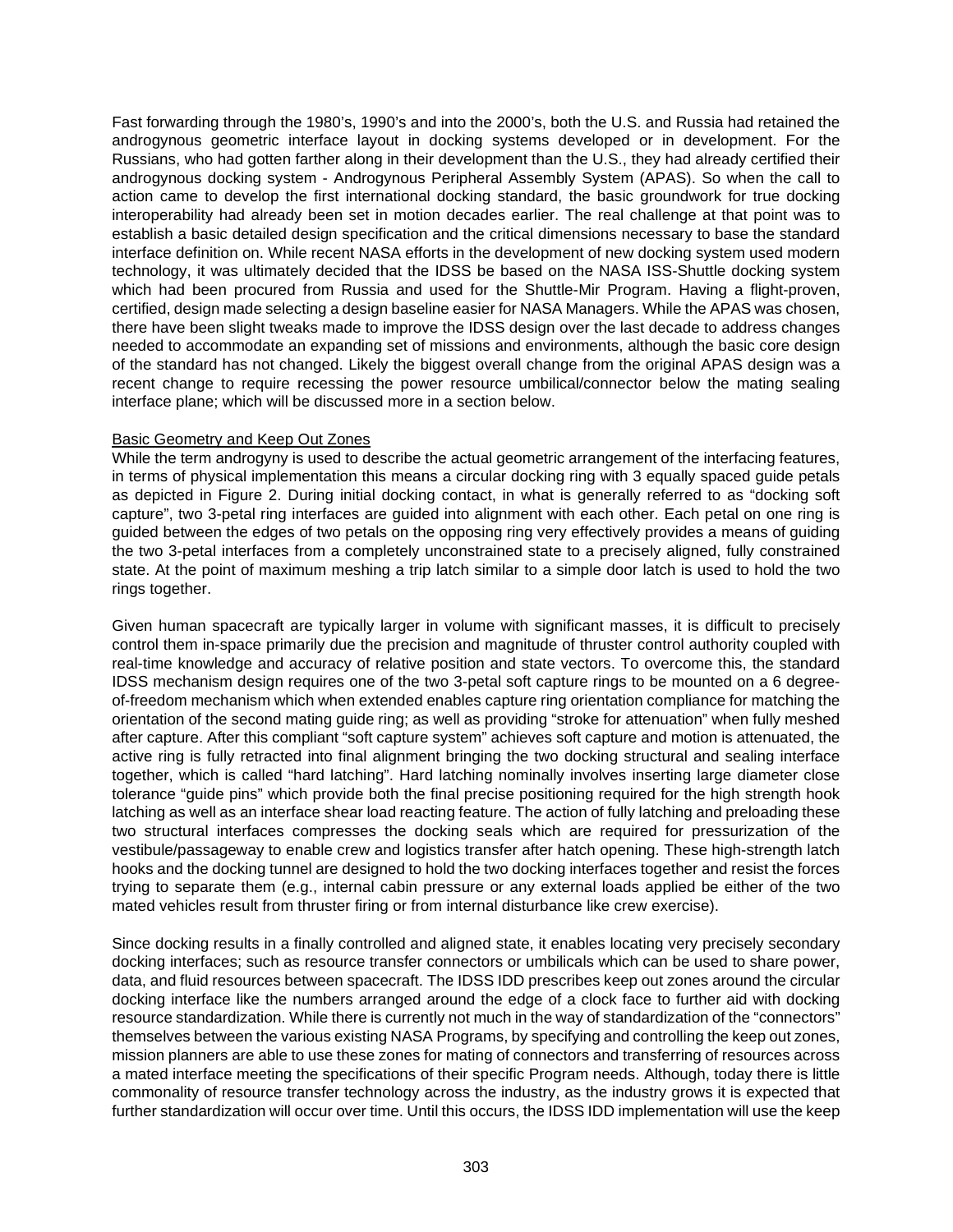out zones and the requirement that all spacecrafts umbilical connectors remain retracted below the seal plane out of the way and unable to prevent the primary functions of docking which is the minimum required for crew rescue. After docking is complete, resource connectors/umbilicals can be actuated to extend and mate with connectors mounted on the other side and conversely retracted prior to undocking..



*Figure 2. IDSS umbilical connector Keep-Out Zones* 



*Figure 3. The 3 Types of IDSS Navigation aids (CDT-Cenerline Docking Target, PDT-peripheral Docking target, PRT- peripheral Reflector Targets) combination of which provide navigation support for active vehicle operations at long, mid, and short ranges*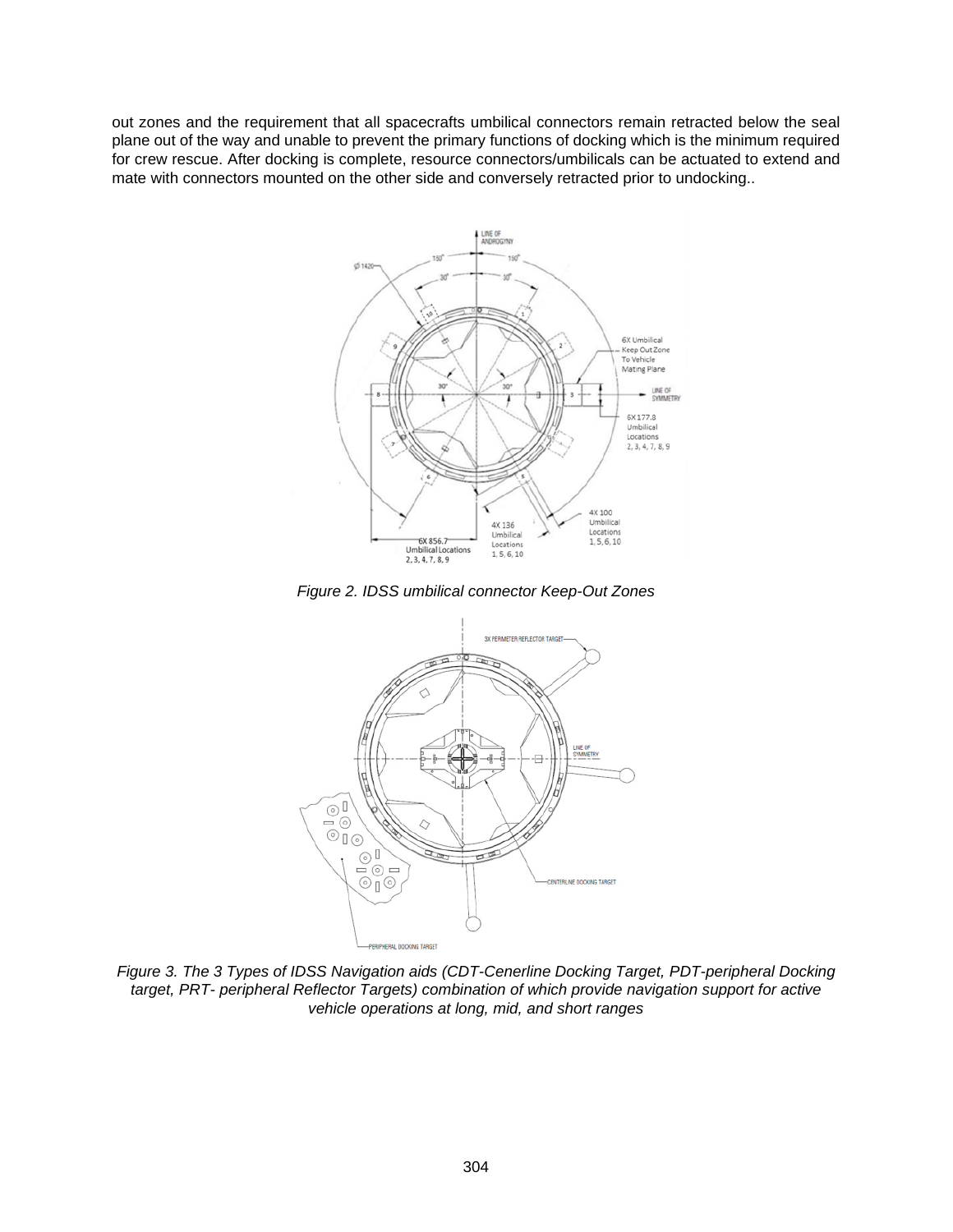### In Space Docking Challenges

Besides resource transfer connectors, there are two other related capabilities that also may influence the primary function of docking/mating. One is the placement of rendezvous navigation aids in or around the periphery of the docking interface. These are required by the active spacecraft to be able see/sense their alignment and positional accuracy as the spacecraft move closer and closer into proximity with each other for docking. Currently there are difference types of technologies, (e.g., cameras, lidar), each with its strengths and weaknesses and while industry continues to improve and promote various technologies in this area, like resource connectors, there is still not any consensus on the navigation target and aids required to enable rendezvous, proximity operations, and docking (RPOD). However there are separate standards in-place or in development by both Human Space Flight and satellite refueling spacecraft developers and is a discipline where things are evolving quickly.

Another factor which offers challenges for the design of docking systems and their operations is the use of docking systems/interfaces for "berthing" operations. Berthing is another category of spacecraft attachment which differs from docking in that instead of two "free flying" spacecraft, a robotic manipulator system (RMS) or robotic "arm" is used to reach across from one craft to grapple the other. This robotic arm then provides the positional and closing initial contact conditions for mating. For example, after the now retired Space Shuttle had docked with the ISS, the Shuttle RMS could retrieve large modules from its payload bay and plug them into specialized "berthing ports" on the ISS. Another example of this is the ISS Cygnus resupply vehicle when fly's up close the ISS and "station keeps" (i.e., floats within a small navigation box) as the Station RMS reaches, grapples, and berths the craft to a Common Berthing Mechanism port. Since the beginning of the IDSS there have been efforts to improve commonality between docking and berthing mechanisms, and the primary way for docking to not preclude berthing is to ensure that the force/velocity requirements for docking system to achieve compliance and capture are such that they don't exceed the capabilities of a robotic arm.

Like navigation aids and resource umbilicals, berthing compatibility is an area where further definition and standardization needs definitization to better ensure all of these RPOD and berthing disciplines work together rather than have incongruous or competing requirements. Standards like the IDSS IDD are intended to enable cooperation and collaboration between space agencies, industry, and programs and highlight that it is important to consider a broader view of envisioned architectures in a functioning space infrastructure and the benefits of further standardization on global collaboration.

### The Case for Surface Docking Interoperabilty

As human space exploration continues to mature and expand, mission planners and architects have already turned their attention to the eventual occupation and exploitation of other Solar System surface destinations, like the Moon and Mars. Once initial Lunar-return missions get beyond the Apollo-style 'visit and live out of your lander' paradigm, focus will turn to long-term, sustainable, infrastructure emplacement, and just like was demonstrated for the ISS assembly, long term Lunar or Mars surface occupation will require an equivalent of rendezvous, docking and resource transfer connectivity. As attention has returned to surface missions in recent years, so has the attention of NASA docking system discipline organization to begin to understand what it will take to develop the systems and capabilities to docking of grounded surface vehicles. At first glance it may seem this is easier than in-space docking but that is not necessarily the case. In the case of the Moon, lunar dust presents a formidable challenge when it comes to sealing and mechanisms. For any surface mission, the mass constraints for landing every ounce of mass are more stringent meaning systems need to be designed to be even more mass efficient. Also, unlike its in-space equivalent, surface docking will be "constrained" due to surface elevation variations as most likely any two surface modules will never be able to be brought into perfect final alignment like they can easily be done in-space. This is called "fixed-fixed" connectivity and is a challenge to existing docking system designs. A potential solution for dealing with the "fixed-fixed" challenge of surface docking of two pressurized elements involves the use of a pressurized tunnel to extend the reach of the docking interface between misaligned vehicles. In effect, this is like elongating the soft capture system of its in-space equivalent and forgoing the action of bringing the two mating halves together into perfect alignment with no gap. Besides overcoming misalignment, a connecting pressure tunnel can also aid in meeting potential "planetary protection" requirements of a future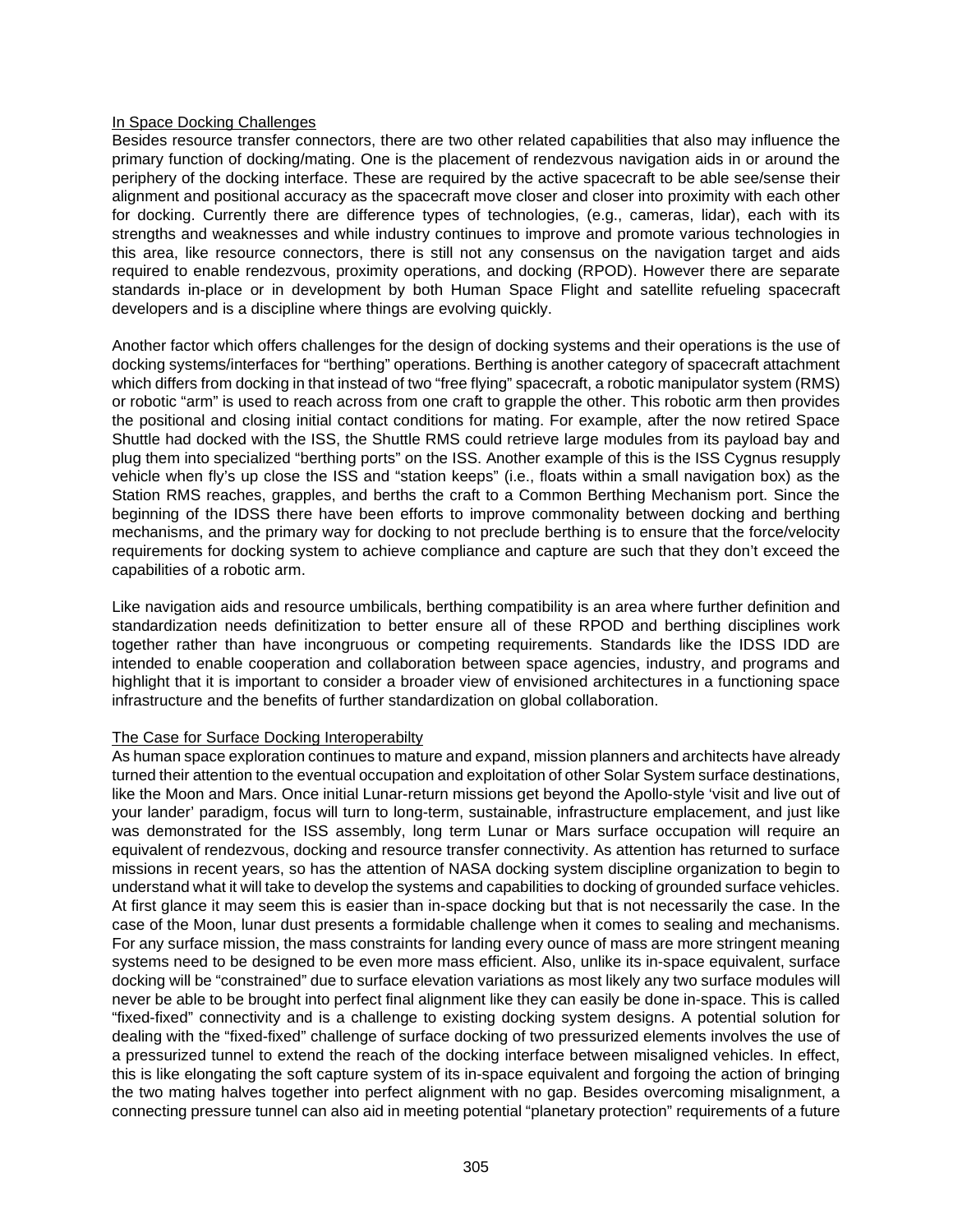Mars missions. Enabling surface mating and pressurized transfer tunnel would minimize exposure to the planetary surface and mitigate the potential of human and Martian biological/hazardous crosscontamination between internal and external environments.

The current NASA Mars reference mission publicly available shows the crew descending to the Mars surface on a Mars Descent Vehicle, along with a Pressurized Rover which serves as the crew habitat for their mission. Nominally the Mars crew would perform Extra-Vehicular Activities (EVAs) via Suitport which is a special EVA suit-sized docking interface with the Pressurized Rover. However crew and cargo transfer can be enabled by using a pressurized tunnel pre-positioned Mars Ascent Vehicle (MAV) for their surface departure and ascent to the Mars Transit Vehicle for their return to Earth (Figures 4 and 5). This pressurized transfer capability, also known as "shirt-sleeve transfer", would be great aid between the Mars Pressurized Rover and the MAV. The MAV will also likely need a deployable tunnel with a standard docking interface extending from the higher MAV elevated deck height down closer to the surface for the Pressurized Rover to dock with.



*Figure 4. Mars Rover docked to Mars Ascent Vehicle utilizing Pressurized Transfer Concept (source is JSC in-house modeling/rendering)* 



*Figure 5. Illustration Depicting Lunar Rover Docked to Surface Module Active - Active Docking Adapter utilizing Pressurized Transfer Concept with misalignment (source is JSC in-house modeling/rendering)*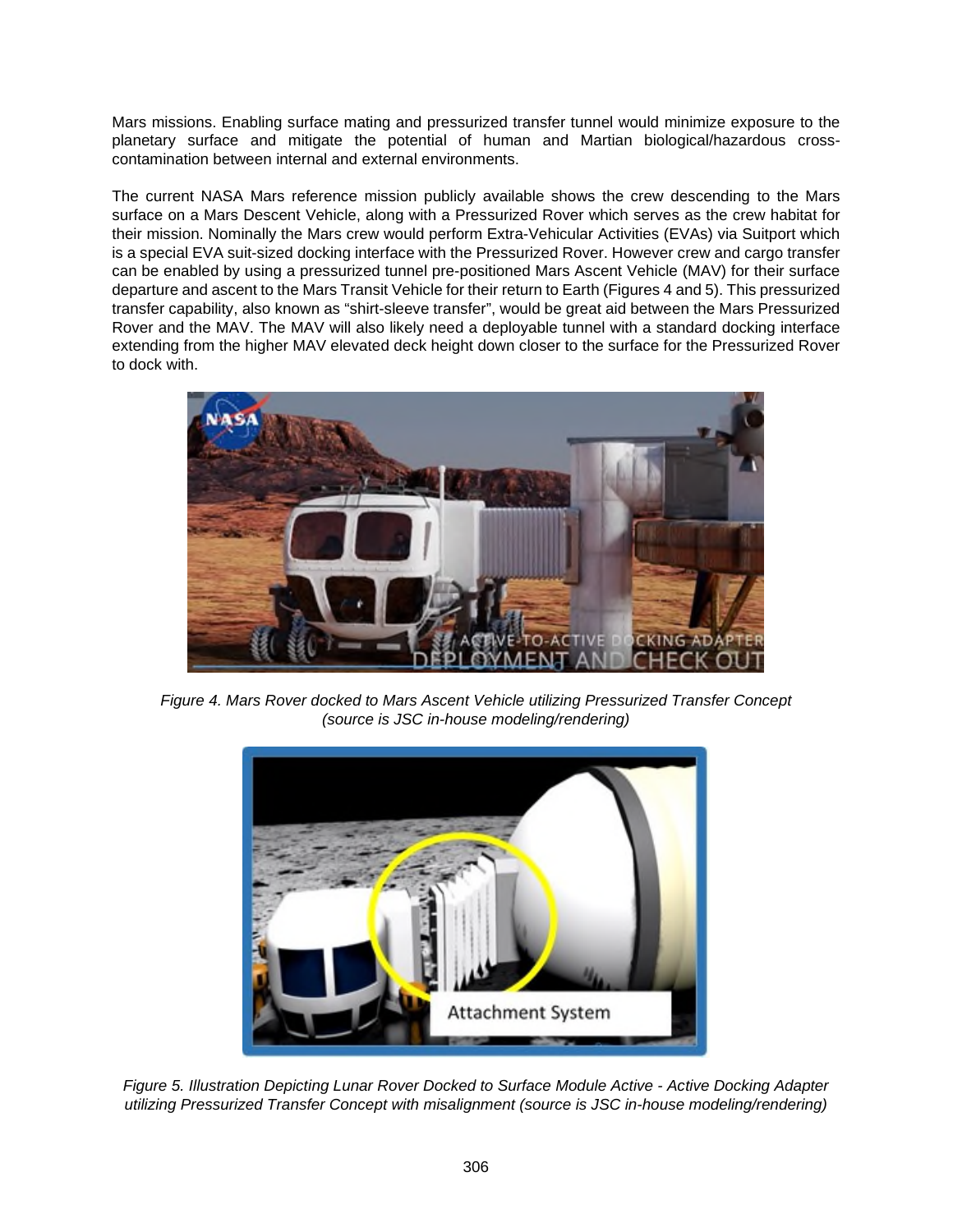The surface docking capability for Mars could be demonstrated on the Lunar surface as part of a certification process and lessons learning experience. In addition to lunar proving ground demonstration benefits there are additional advantages for lunar sustained operations including efficiencies gained for shirt-sleeve crew and cargo transfer and the possibility of a large logistics carrier that can be landed and then docked to the habitat for use as a cupboard, closet, or even for trash management. Having such a capability in a sustained lunar environment would help minimize lunar EVAs for housekeeping and logistics transfer activities, while conversely increasing the percentage of EVA time for science and maintenance, and/or reducing the overall frequency of EVA suit maintenance and the effort and time required to do so.

#### Overcoming Surface Docking Challenges - Study Activities to Date

As previously described, for surface missions involving multiple modules and rovers, vehicle and element misalignments will require a mating systems and tunnels which will help accommodate some residual final alignment offsets due to the presence of lunar gravity and uneven terrain. At JSC, some low-fidelity, nonflight hardware is currently under study for use in helping develop requirements; and to help buy down future risks to surface docking articulation, latching, and sealing which are the essential elements required to enable a pressurized, shirt-sleeve, transfer passageway between vehicles and elements.

The docking discipline team at JSC has on-going development activities exploring docking and shirt sleeve transfer capabilities on planetary surfaces. Articulating variants that will perform the docking function for two pressurized elements are being developed and tested. A primary objective for the NASA team is to explore and document the features and requirements of a potential international interface standard. It is a goal in the next year to create a draft of this new surface docking standard as well as begin collaboration with commercial and international stakeholders towards baselining this standard in the next few years. The timing of this is critically important to support anticipated surface mission development activities leading to sustainable lunar operations. While it would be best to implement the right standard early on, timing, funding, and maturity may limit this from happening. A fall back strategy would be to scar early elements/vehicles for potential retrofit of a docking interface or system in the future for later implementation.

Figure 6 shows images of concept hardware currently under development at JSC intended to feed most notional lunar surface architectural roadmaps and near-term timely development activities for future commercial development and deployment. Efforts are currently underway by JSC Engineering seeking substantial active partnering with Industry with the expectation to accelerate work in this area to the benefit of enabling lunar surface sustainability sooner and with less cost.